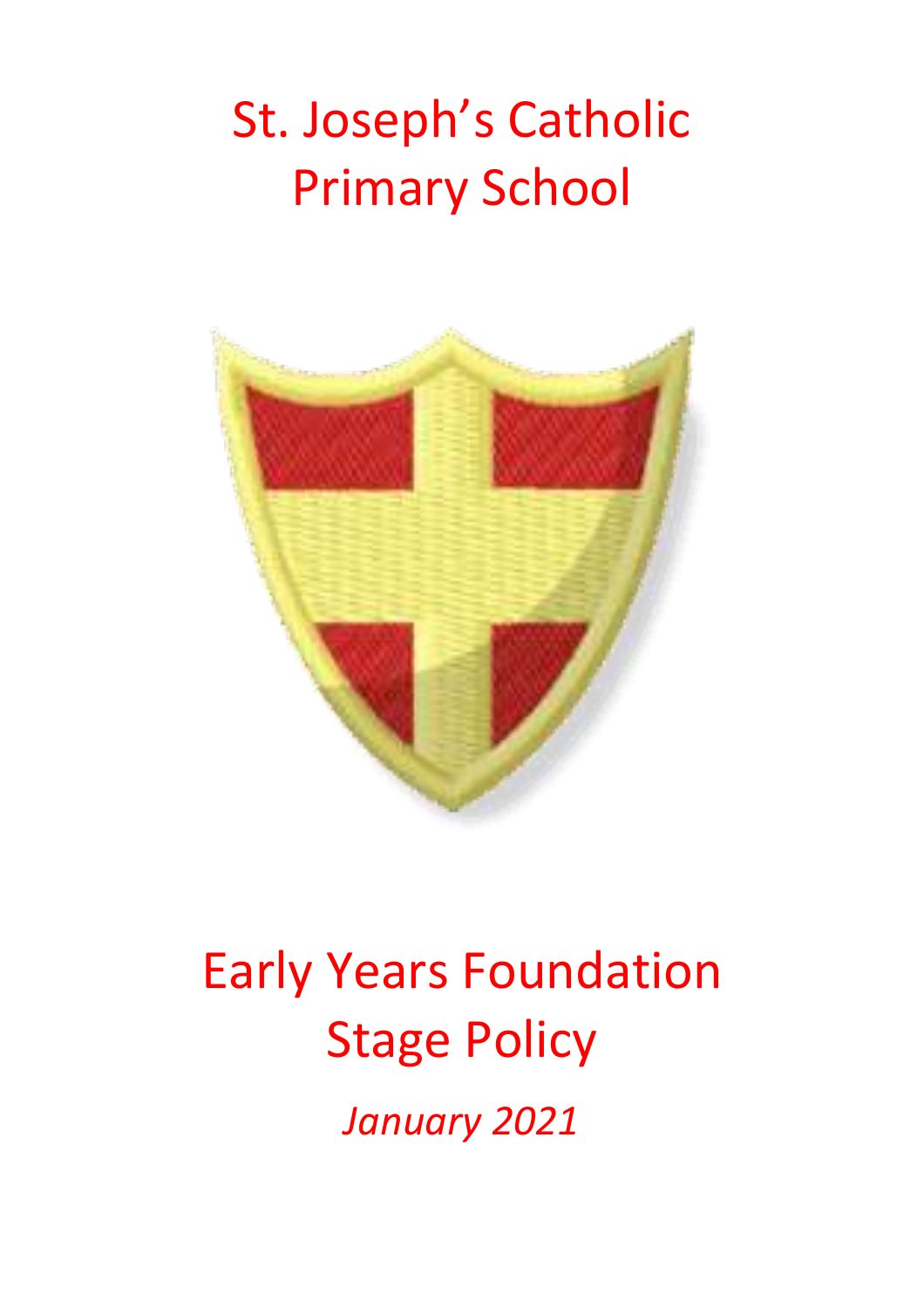*"Every child deserves the best possible start in life and support to fulfil their potential. A child's experience in the early years has a major impact on their future life chances. A secure, safe and happy childhood is important in its own right and it provides the foundation for children to make the most of their abilities and talents as they grow up."*

> 'Early Years Foundation Stage Profile' Department for Children, Schools and Families 2012

For the purpose of this document the EYFS refers to the Reception Class (Class 1) at St. Joseph's Catholic Primary School.

## **The Intent, Implementation and Impact of our EYFS Curriculum at**

## **St. Joseph's Catholic Primary School**

## **Intent**

At St. Joseph's we provide a broad and balanced EYFS curriculum that will enable each child to develop personally, socially, emotionally, spiritually, physically, creatively and intellectually. Each child is valued as an individual and teaching and learning is based on the understanding that children develop at different rates and we support each child to reach their full potential.

It is every child's right to grow up safe and healthy, enjoying and achieving, making a positive contribution and with economic well-being. The overarching aim of the EYFS is to help young children achieve these five outcomes.

At St. Joseph's Catholic Primary School, we intend to:

- ◆ Provide a safe, challenging, stimulating, caring and sharing environment, which is sensitive to the needs of the child including children with additional needs.
- **Provide a broad, balanced, relevant and creative curriculum that will set in** place firm foundations for further learning and development in Key Stage 1 and beyond.
- Use and value what each child can do, assessing their individual needs and helping each child to progress.
- Enable choice and decision-making, fostering independence and selfconfidence.
- Work in partnership with parents and guardians and value their contributions.
- ◆ Provide opportunities whereby children experience a challenging and enjoyable programme of learning and development.
- $\bullet$  Provide experiences for all children, whatever their needs, which are inclusive rather than parallel.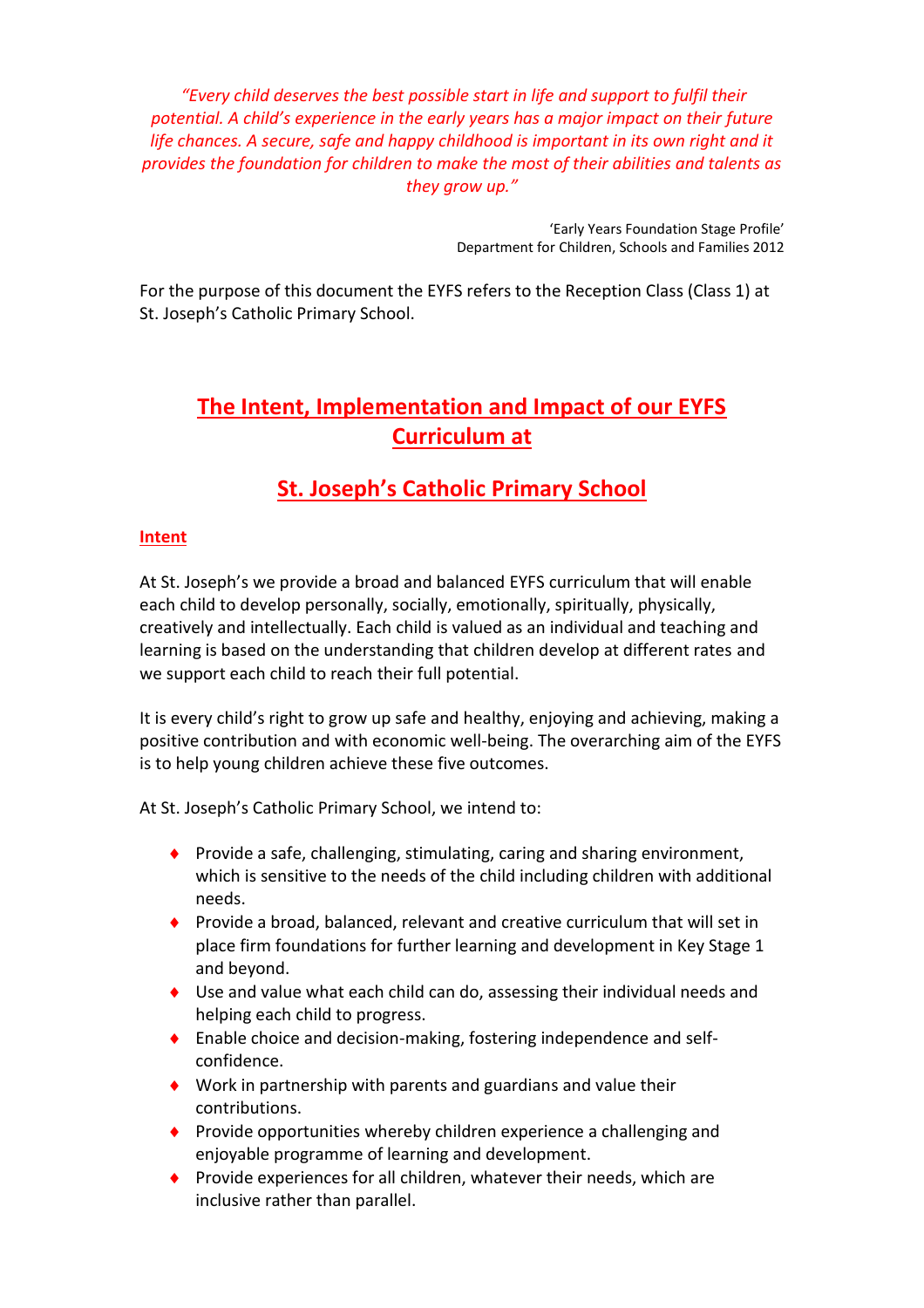### **Implementation**

Throughout the EYFS at St. Joseph's Catholic Primary School, we follow the Early Years Statutory Framework for the Early Years Foundation Stage, updated March 2017, by the DfE. This framework specifies the requirement for learning and development in the Early Years and provides prime and specific areas of learning we must cover in our curriculum.

The EYFS is based upon four principles:

## ◆ A Unique Child

At St. Joseph's we recognise that every child is a competent learner, who can be resilient, capable, confident and self-assured. We recognise that children develop in individual ways and at varying rates. Children's attitudes and dispositions to learning are influenced by feedback from others; we use praise and encouragement as well as celebration and rewards to encourage and develop a positive attitude to learning.

◆ Positive Relationships

We recognise that children learn to be strong and independent from secure relationships and aim to develop caring, respectful and professional relationships with the children and their families.

◆ Enabling Environments

We recognise that the environment plays a key role in supporting and extending the children's development. Through observations we assess the children's interests, stages of development and learning needs before planning challenging and achievable activities and experiences to extend their learning.

## ◆ Learning and Development

The Reception Class is organised to allow children to explore and learn securely and safely. There are areas that reflect each area of the early years' curriculum.

We recognise that all children begin school with a wide variety of experiences and learning and it is the privilege of the adults working in the EYFS to accept the task of building upon that prior learning experience. This is done through a holistic approach to learning ensuring that parents and guardians and staff work effectively together to support the learning and development of the children in their charge.

Learning and development is categorised into three prime areas of learning:  $\cdot$ 

- ◆ Communication and language.
- ◆ Physical development.
- ◆ Personal, social and emotional development.

Additionally there are four specific areas of learning:

- ◆ Literacy.
- ◆ Mathematics.
- ◆ Understanding the world.
- ◆ Expressive arts and design.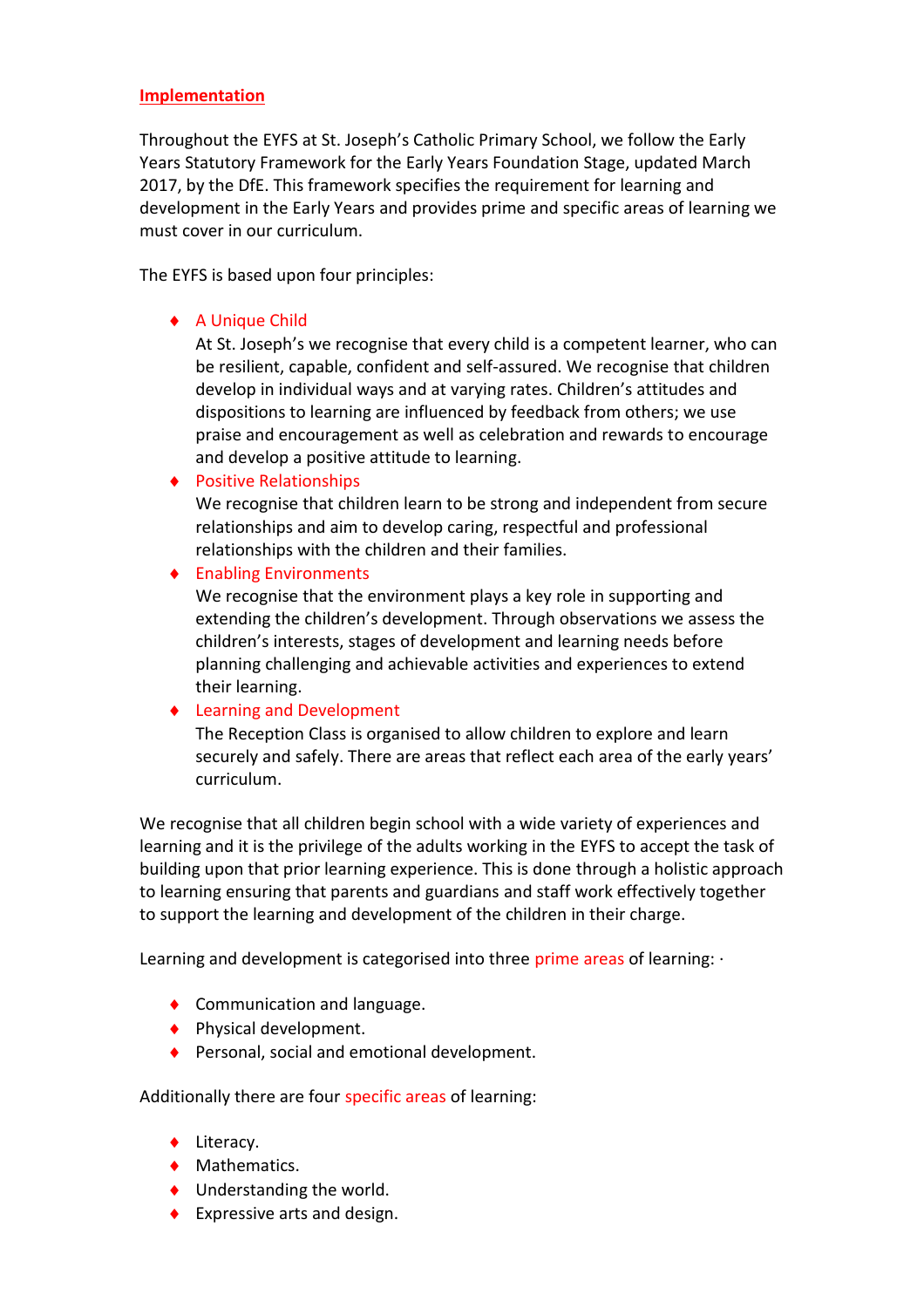Achievement of these prime and specific areas of learning is by:

- ◆ Playing and exploring
- $\triangle$  Active learning
- ◆ Creating and thinking critically.

### **Impact**

In the EYFS we set realistic and challenging expectations keyed to the needs of our children, so that most achieve or exceed the Early Learning Goals by the end of Reception.

Early childhood is the foundation on which children build the rest of their lives.

At St. Joseph's Catholic Primary School we greatly value the importance that the EYFS plays in laying secure foundations for future learning and development. However, we also believe that early childhood is valid in itself as a part of life. It is important to view the EYFS as preparation for life and not simply preparation for the next stage of education.

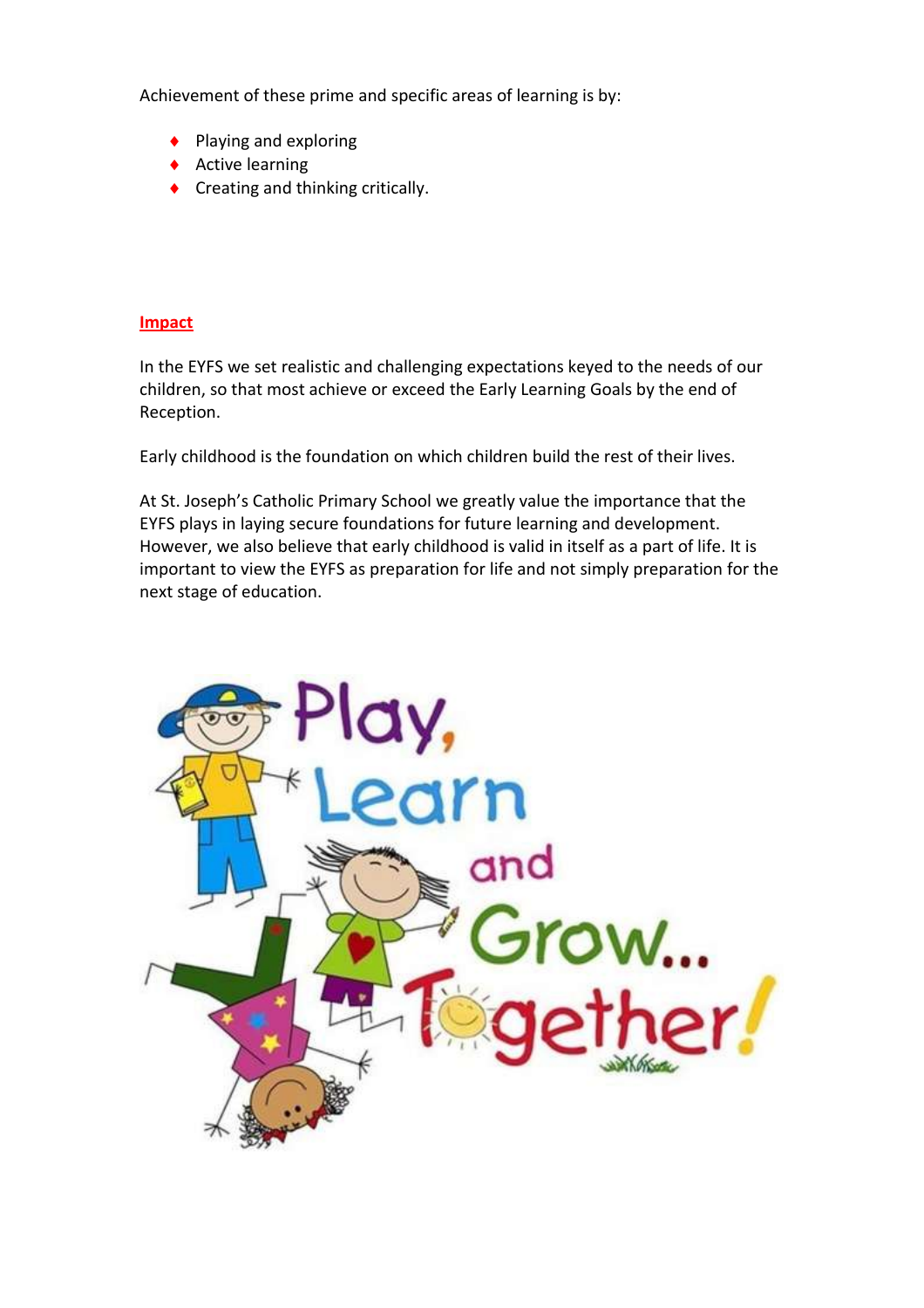## **EYFS Policy**

## **Observation, Assessment and Planning**

We aim to meet the needs of our children so that most achieve or exceed the Early Learning Goals by the end of Reception. We help them do this by planning to meet the needs of both boys and girls, of children with special educational needs, of children who are more able, of children with disabilities, of children from all social and cultural backgrounds, of children from different ethnic groups, and of those from diverse linguistic backgrounds.

Good planning is the key to making children's learning effective, exciting, varied and progressive. Effective learning builds on and extends what children know and can already do. All staff working in the EYFS are involved in this process.

We plan with the child in mind ensuring that the activities set are matched to individual children's abilities as well as being centred on their interests.

## **Assessment**

From September 2021 children entering the EYFS at St. Josephs' will be required to participate in a statutory baseline assessment (RBA). This will be carried out within the first 6 weeks of children starting school. It will be an activity-based assessment of pupils' starting point in:

- language, communication and literacy
- mathematics

The assessment will be age-appropriate, last approximately 20 minutes and the teacher will record the results on a laptop, computer or tablet. It will not be used to label or track individual pupils. No numerical score will be shared and the data will only be used at the end of Year 6 to form the school-level progress measure. However, the teacher will receive a series of short, narrative statements that tell them how their pupils performed in the assessment at that time. These can be used to inform teaching within the first term.

Following this baseline assessment, The Foundation Stage Profile will be used to assess children throughout their time in the EYFS. This is the nationally employed assessment tool that enables teachers to record their observations at the end of the Foundation Stage, and to summarise their pupils' progress towards the Early Learning Goals. It covers each of the seven areas of learning contained in the Curriculum Guidance for the Foundation Stage.

Throughout the school year, we make regular assessments of children's learning and use this information to ensure that future planning reflects identified needs. The collection of assessment data in the Foundation Stage Profile is a statutory requirement. We make regular assessments of children's learning and we use this information to ensure that future planning reflects identified needs. These assessments allow us to identify patterns of attainment within the cohort, in order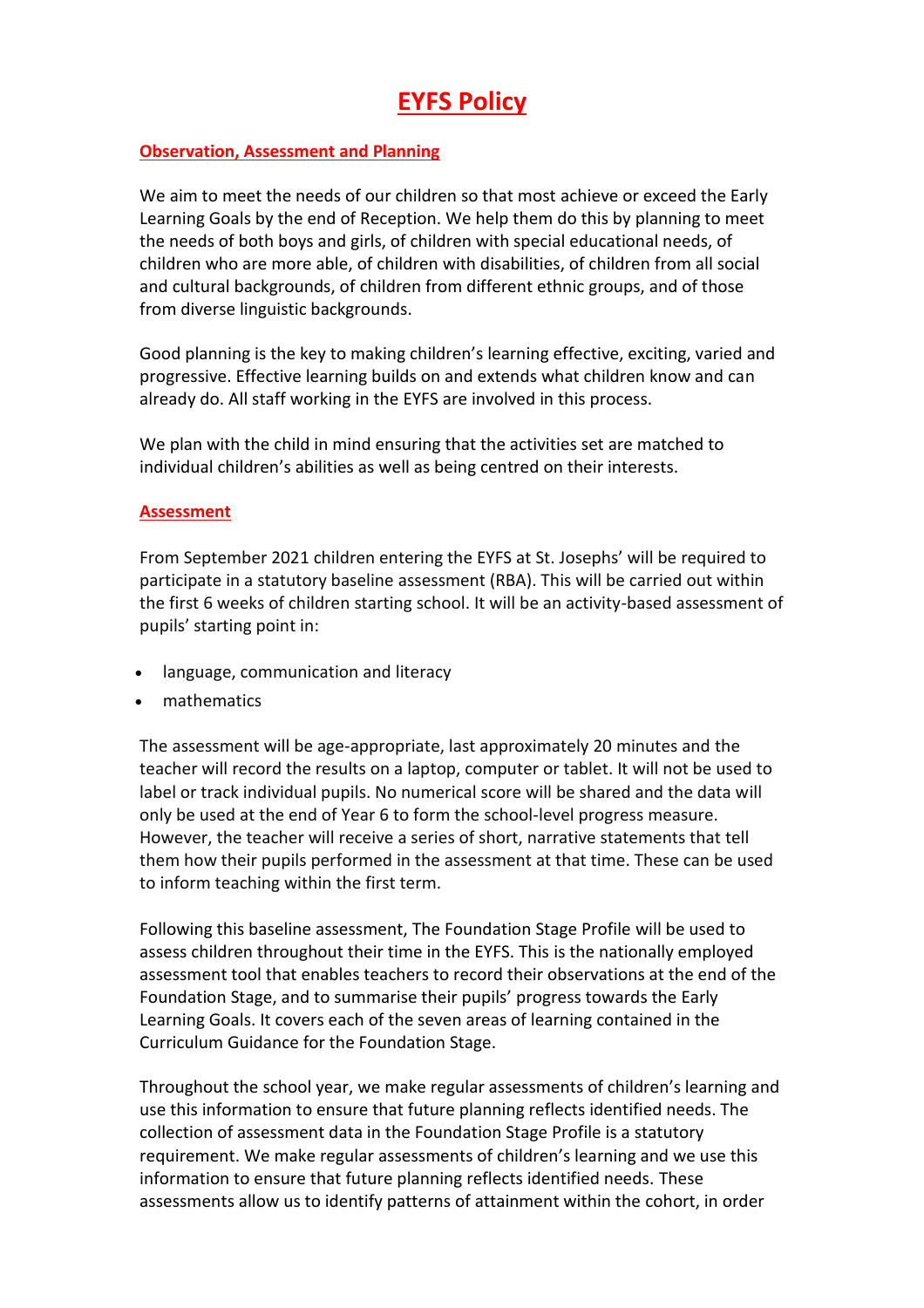to adjust the teaching programme for individual children and groups of children. The teacher completes an assessment regularly, and then updates using our tracking system.

At the end of the year, we record each child's level of development against the 17 Early Learning Goals as Emerging, Expected or Exceeding. This will be reported to parents/guardians. A summary of these assessments is also reported to the Local Authority for analysis. The child's next teacher uses this information to make plans for the year ahead.

We share this information at parent meetings and in the end-of-year report. The children's work is recorded in their 'Learning Journals' and their exercise books. These contain a wide range of evidence that we share with parents/guardians. Parents receive an annual report that offers brief comments on each child's progress in each area of learning. It highlights the child's strengths and development needs, and gives details of the child's general progress.

## **Learning Through Play**

Through play our children explore and develop the learning experiences that help them make sense of the world. They practise and build up their ideas, learn how to control themselves, and begin to understand the need for rules. They have the opportunity to think creatively both alongside other children and on their own. They communicate with others as they investigate and solve problems.

At St. Joseph's Catholic Primary School, children learn through planned play activities and staff will decide when child-initiated or adult-led activities would provide the most effective learning opportunities.

#### **Our Environment**

Reception consists of one spacious classroom and a large contained outdoor area. There is one member of teaching staff and a teaching assistant working within the EYFS. All members of staff form strong, positive relationships with each child.

#### **Resources**

We plan a learning environment, both indoors and outdoors, that encourages a positive attitude to learning and reflects the children's interests, passions and abilities. We use materials and equipment that reflect both the community that the children come from and the wider world. We encourage the children to make their own selection of the activities on offer as well as more structured activities, as we believe that this encourages independent learning. We ensure that resources and spaces are safe to use and checked regularly.